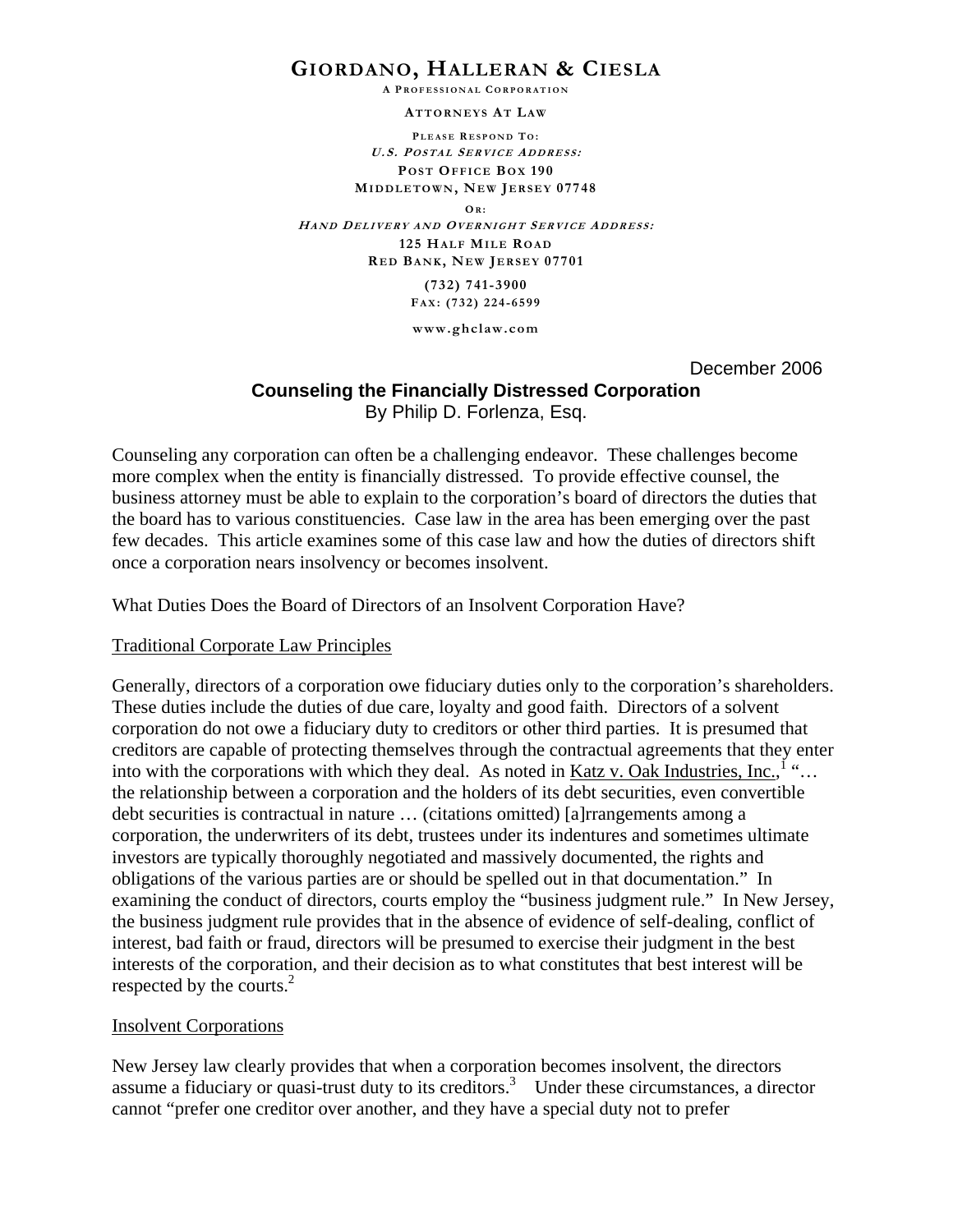themselves..."<sup>4</sup> In <u>Bank Leumi-Le-Israel v. Sunbelt Industries, Inc.</u>, the court stated "[i]n the case of an insolvent corporation, the directors and officers stand as trustees of corporate properties for the benefit of creditors first and stockholders second." The law of most states is clear that where a corporation becomes insolvent, the class of constituencies to whom directors owe duties expands to include creditors. This shift in duties presents challenges to directors that are more complex than those faced by directors of solvent corporations.

When is a Corporation Considered to be Insolvent?

In light of the fact that the duties of directors shift once a corporation becomes insolvent, it is important to be able to determine when a corporation has become "insolvent." In B.S. Livingston & Co., Inc. v. Stemcor USA, Inc.,  $6\theta$  the Bankruptcy Court held that "insolvency" means insolvency in fact rather than an insolvency due to a statutory filing." As a result, it is clear that it is not necessary for a corporation to file a bankruptcy or other insolvency petition to be considered insolvent. There is no case law in New Jersey which defines insolvency for these purposes; however, courts in other jurisdictions generally use two tests to determine whether a corporation is insolvent, including an analysis of whether:

- the corporation's liabilities exceed its assets; or
- the corporation is unable to pay its debts as they become due in the ordinary course of business.7

Section 14A:14.2(f) of the New Jersey Business Corporation Act provides a definition of "insolvent" which involves an analysis similar to the analysis discussed above. Section 14A:14- 2(f) provides that:

"a corporation shall be deemed to be insolvent for the purposes of this chapter (1) when the aggregate of its property, exclusive of any property which it may have conveyed, transferred, concealed, removed or permitted to be concealed or removed, with intent to defraud, hinder or delay its creditors, shall not at a fair valuation be sufficient in an amount to pay its debts; or (2) when the corporation is unable, by its available assets or the honest use of credit, to pay its debts as they become due."

## The Zone of Insolvency

Certain courts have embraced the notion that the duties of directors shift to include creditors when a corporation is in the "zone of insolvency." In one of the first such cases, Credit Lyonnais Bank Nederland, N.V. v. Pathe Communications Corp.,<sup>8</sup> the Delaware Chancery Court, in dicta, indicated that when a corporation is in the "vicinity of insolvency," directors' duties are expanded to include creditors and the corporate enterprise as a whole. In its opinion, the Court emphasized the duties of directors to the firm and their duty to responsibly maximize the value of

> GIORDANO, HALLERAN & CIESLA A PROFESSIONAL CORPORATION ATTORNEYS AT LAW 125 Half Mile Road, Red Bank, NJ 07701 • (732) 741-3900 441 East State St., Trenton, NJ 08608 • (609) 695-3900

#### **www.ghclaw.com**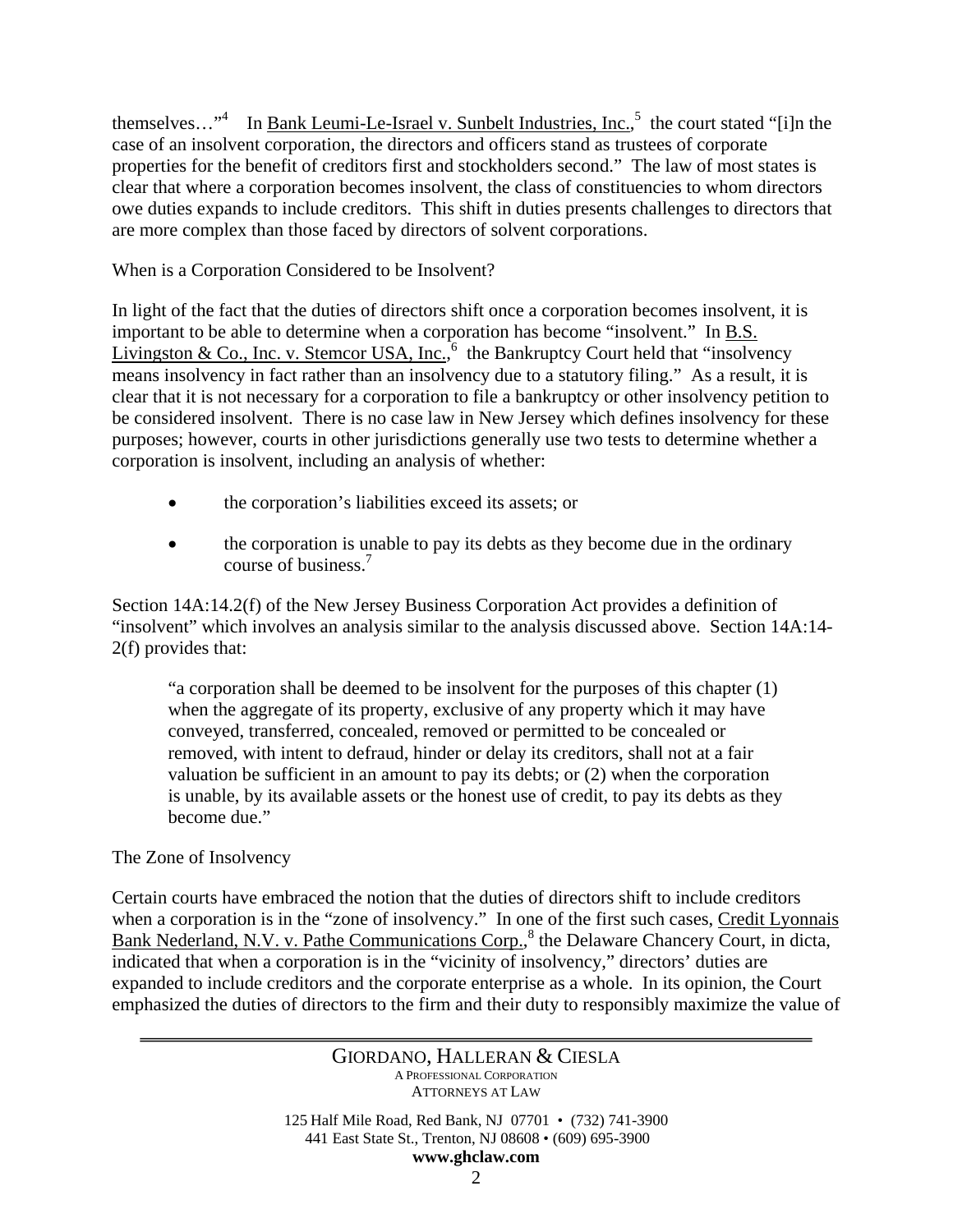the firm. The Court noted that such a strategy might require pursuing a course of action that neither the stockholders nor the creditors would prefer.

The language in Credit Lyonnais was interpreted by some courts as exposing directors to a new set of fiduciary duty claims from creditors, rather than creating a shield for directors from stockholder claims.<sup>9</sup> The difficulty in applying this premise to real world facts is that courts have provided little guidance as to when a corporation is deemed in the zone or vicinity of insolvency. In discussing this issue, the Delaware Chancery Court, in Production Resources, supra, stated:

 The "zone" issue is an admittedly confusing one. For example, once a firm becomes insolvent, there is little doubt that creditors can press derivative claims arguing that directors' pre-insolvency conduct injured the firm, which makes some of the Bankruptcy Court decisions discussing the zone interesting dictum. The more difficult issue is whether there is a zone in which the directors' duties to the firm fundamentally change and whether creditors can assert fiduciary claims (e.g. for injunctive relief) before the firm becomes insolvent. If creditors having standing to bring derivative claims in the "zone of insolvency," they will share that standing with stockholders, leading to the possibility of derivative suits with starkly different conceptions of what is best for that firm.

The Court in Production Resources Group L.L.C. v. NCT Group, Inc.<sup>10</sup> went on to say that the expansion of a director's fiduciary duties when a corporation is insolvent or in the zone of insolvency does not create a new body of creditor's rights law. Instead, the Court instructed that the Credit Lyonnais decision was intended to be a shield to protect directors from claims by shareholders that they acted too conservatively in managing the corporation's affairs. The Court in Production Resources emphasized that the fact that the duties of directors are expanded when a corporation is insolvent or in the zone of insolvency gives creditors standing to assert a claim for a director's breach of duty, but those claims are derivative claims owned by the corporation, not a direct claim owned by a particular creditor. In other words, although directors of an insolvent corporation owe fiduciary duties to creditors, claims for breach of duty belong to the corporation, and not to any creditor individually. As a result, under Delaware law, a creditor who wishes to pursue a breach of fiduciary duty claim against directors must do so by way of a derivative action on behalf of the corporation.

Deepening Insolvency: Rejection of Cause of Action

Following the Credit Lyonnais decision, federal courts began to recognize causes of action brought by creditors and bankruptcy trustees for "deepening insolvency." Deepening insolvency has been described as the "fraudulent prolongation of a corporation's life beyond solvency, resulting in damage to the corporation by increased debt."<sup>11</sup> Deepening insolvency claims against directors typically involve allegations that the directors have negligently or fraudulently prolonged the life of a corporation, resulting in increased debt or a greater level of insolvency

# GIORDANO, HALLERAN & CIESLA A PROFESSIONAL CORPORATION ATTORNEYS AT LAW 125 Half Mile Road, Red Bank, NJ 07701 • (732) 741-3900

441 East State St., Trenton, NJ 08608 • (609) 695-3900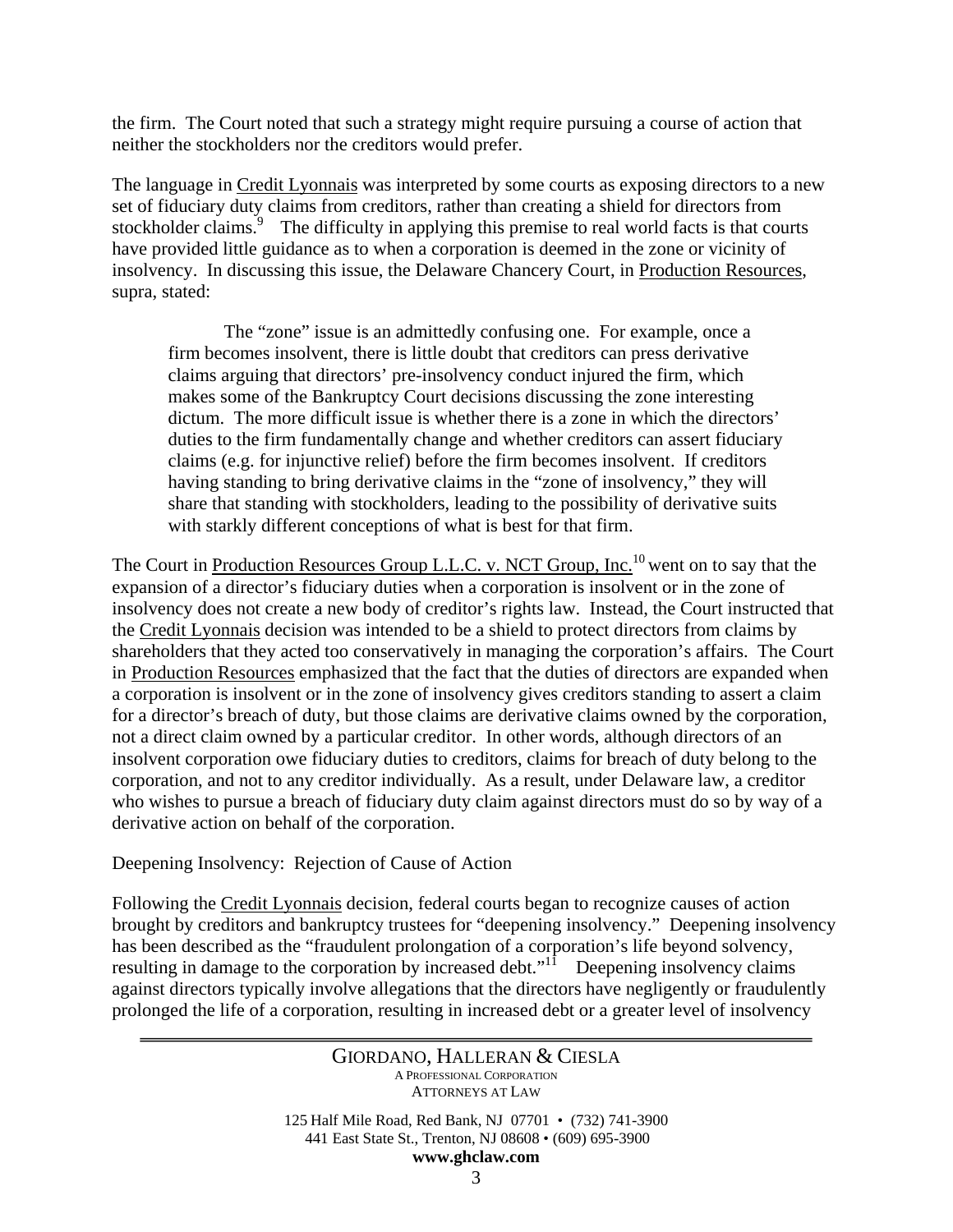than if they liquidated or sought a bankruptcy restructuring of the company. Plaintiffs argue that if the directors had liquidated the company or sought bankruptcy relief earlier, greater value would have been preserved for creditors. Deepening insolvency cases made it more difficult to recommend a course of action that, if not successful, could leave creditors in a worse position.

In August 2006, the Delaware Court of Chancery rejected the notion that a cause of action for deepening insolvency exists under Delaware law. In Trenwick America Litigation Trust v. Ernst  $&$  Young, LLP,<sup>12</sup> the Court, in analyzing a "deepening insolvency" claim held as follows:

"Delaware law does not recognize this catchy term as a cause of action, because catchy though the term may be, it does not express a coherent concept. Even when a firm is insolvent, its directors may, in the appropriate exercise of their business judgment, take action that might, if it does not pan out, result in the firm being painted in a deeper hue of red. The fact that the residual claimants of the firm at that time are creditors does not mean that the directors cannot choose to continue the firm's operations in the hope that they can expand the inadequate pie such that the firm's creditors get a greater recovery. By doing so, the directors do not become a guarantor of success. Put simply, under Delaware law, "deepening insolvency" is no more of a cause of action when a firm is insolvent than a cause of action for "shallowing profitability" would be when a firm is solvent. Existing equitable causes of action for breach of fiduciary duty, and existing legal causes of action for fraud, fraudulent conveyance, and breach of contract are the appropriate means by which to challenge the actions of boards of insolvent corporations.

Refusal to embrace deepening insolvency as a cause of action is required by settled principles of Delaware law. So, too, is a refusal to extend to creditors a solicitude not given to equityholders. Creditors are better placed than equityholders and other corporate constituencies (think employees) to protect themselves against the risk of firm failure.

The incantation of the word insolvency, or even more amorphously, the words zone of insolvency should not declare open season on corporate fiduciaries. Directors are expected to seek profit for stockholders, even at risk of failure. With the prospect of profit often comes the potential for defeat.

The general rule embraced by Delaware is the sound one. So long as directors are respectful of the corporation's obligation to honor the legal rights of its creditors, they should be free to pursue in good faith profit for the corporation's equityholders. Even when the firm is insolvent, directors are free to pursue value maximizing strategies, while recognizing that the firm's creditors have become its residual claimants and the advancement of their best interests has become the firm's principal objective."

### GIORDANO, HALLERAN & CIESLA A PROFESSIONAL CORPORATION ATTORNEYS AT LAW

125 Half Mile Road, Red Bank, NJ 07701 • (732) 741-3900 441 East State St., Trenton, NJ 08608 • (609) 695-3900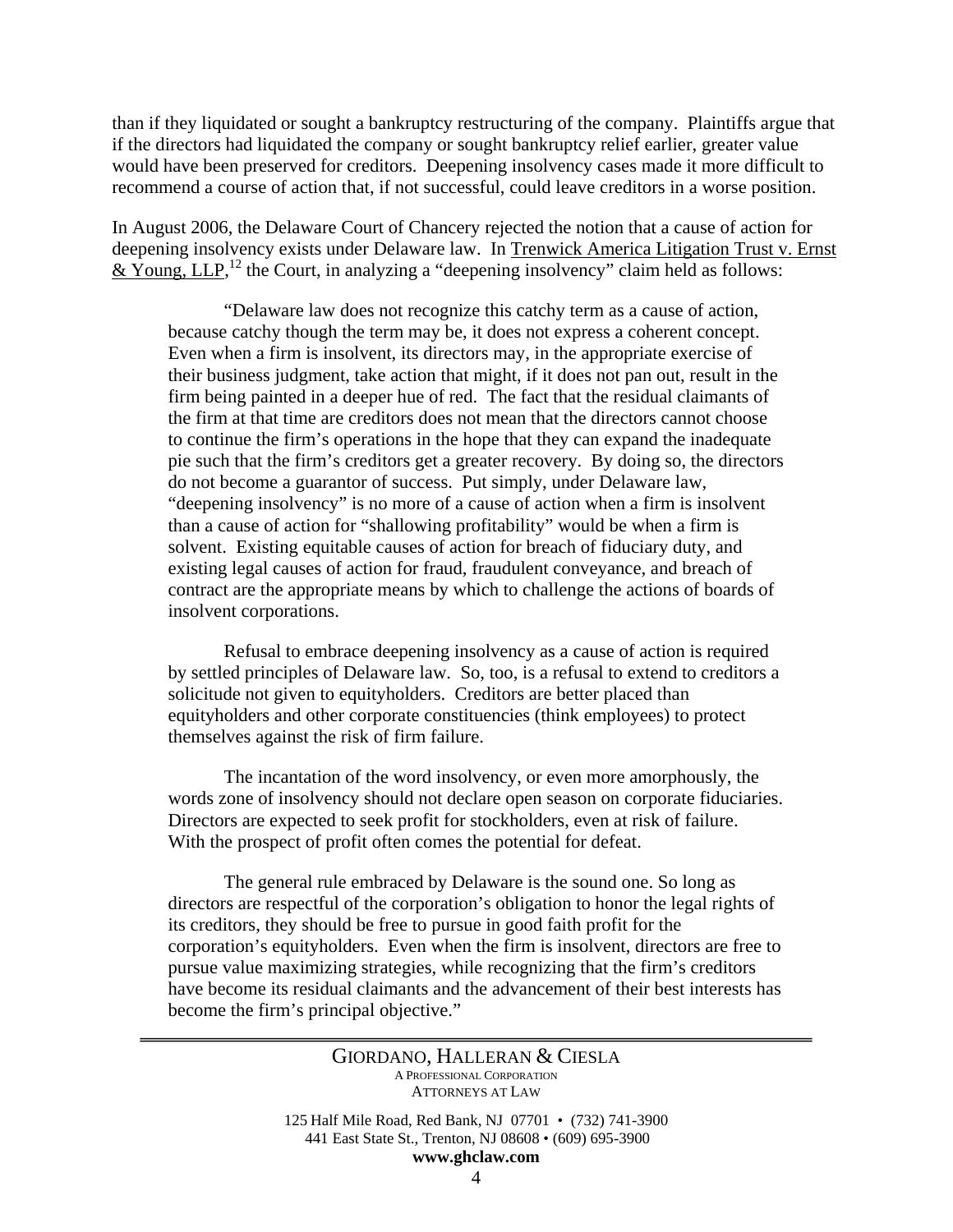In essence, the Trenwick America decision indicates that even in a situation where a corporation is insolvent or in the vicinity of insolvency, the directors of a corporation continue to have discretion under the business judgment rule to enter into transactions for the benefit of its shareholders even if that strategy is ultimately unsuccessful and worsens the situation for creditors.

### Statutory Considerations in New Jersey

The New Jersey Business Corporation Act contains certain provisions which impose personal liability on directors in instances where actions are taken by a corporation in violation of the Act. Generally, these provisions are intended to benefit creditors by restricting distributions to shareholders when a corporation is insolvent. For example, N.J.S.A. 14A:7-14.1 provides that a corporation may not make a distribution (which includes a dividend, repurchase or redemption of shares or incurrence of indebtedness to or for the benefit of shareholders in respect of any of its shares) if after giving effect to the distribution:

- (a) the corporation would be unable to pay its debts as they become due in the usual course of its business; or
- (b) the corporation's assets would be less than its total liabilities.

N.J.S.A. 14A:6-12 provides that in addition to any other liabilities imposed by law upon directors of a corporation, directors shall have personal liability to the corporation for the benefit of its creditors or shareholders if they vote for or concur in, among others, any of the following corporate actions:

- (a) the declaration of any dividend or other distribution of assets to the shareholders contrary to the provisions of the Business Corporation Act or contrary to any restrictions contained in the certificate of incorporation;
- (b) the purchase of the shares of the corporation contrary to the provisions of the Business Corporation Act or contrary to any restrictions contained in the certificate of incorporation;
- (c) the distribution of assets to shareholders during or after dissolution of the corporation without paying, or adequately providing for, all known debts, obligations and liabilities of the corporation, except that the directors shall be liable only to the extent of the value of assets so distributed and to the extent that such debts, obligations and liabilities of the corporation are not thereafter paid, discharged or barred by statute or otherwise;
- (d) the completion liquidation of the corporation and distribution of all of its assets to its shareholders without dissolving or providing for the dissolution of the corporation and the payment of all fees, taxes, and other expenses incidental

441 East State St., Trenton, NJ 08608 • (609) 695-3900